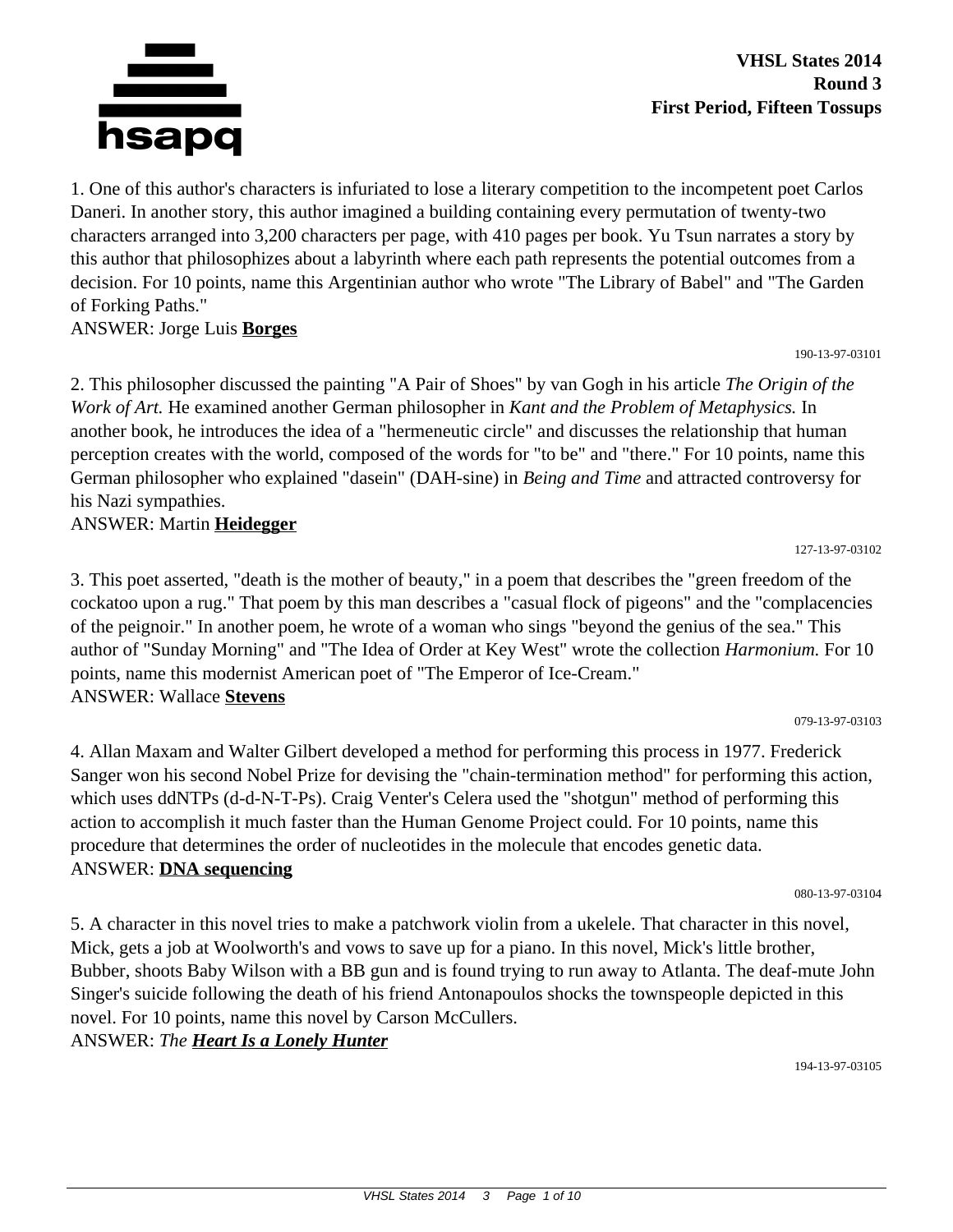6. This statement will be tested in late 2014 by the French project MICROSCOPE, which intends to set even lower limits on the Eotvos (ET-vish) parameter. One version of this statement includes local Lorentz invariance and local positional invariance. A less rigorous version of it holds that the ratio of mass to weight is locally constant, and includes the universality of free fall. For 10 points, name this principle stating that uniform acceleration and the effects of a gravitational field are indistinguishable. ANSWER: **equivalence** principle [or weak **equivalence** principle; or strong **equivalence** principle; or Galilean-Newtonian **equivalence** principle; or Einstein **equivalence** principle; or **universality** of **free fall** until it is read]

7. The "picker-up of learning's crumbs" narrates a poem by this man that describes a meeting with Lazarus. This author of "Karshish, the Arab Physician" wrote another poem in the voice of a man who blows a slug-horn after reaching a building he learned about from a "hoary cripple." In another of his dramatic monologues, the speaker speculates what Fra Pandolf might have said to the title person, who had a heart "too soon made glad." For 10 points, name this author of "Childe Roland to the Dark Tower Came" and "My Last Duchess."

ANSWER: Robert **Browning** [or "**Karshish**, the Arab Physician" until it is read]

8. A director in this country was assassinated in 2004 for his film *Submission,* criticizing Muslim society. The VVD party currently leads this country, despite conflict with Geert Wilders's PVV party in 2012. This country's Princess Margriet was born in Canada during World War II. Operation Market Garden took place in Germany and this country, where the International Court of Justice and International Criminal Court are headquartered. Two days after World War II ended, Indonesia declared independence from this country. For 10 points, name this country where Queen Beatrix abdicated in 2013. ANSWER: Kingdom of the **Netherlands** [or **Holland**; or Koninkrijk der **Nederlanden**]

9. A 1957 concert by this man and his band at Harlem's Apollo Theater is dramatized in a biopic starring Gary Busey as this singer. One of his songs states that, "Love like yours will surely come my way, A hey, a hey hey," and is "Everyday." This man makes use of the Bo Diddley Beat in "Not Fade Away." He played in a band called The Crickets, and his hits included "That'll Be the Day" and "Peggy Sue." For 10 points, name this rock and roll pioneer who died in a 1959 plane crash with the Big Bopper and Richie Valens. ANSWER: Charles "Buddy" **Holly**

10. This city was the original site of the company that makes CaramelCrisp popcorn, Garrett Popcorn Shops. This city is home to the three-million-gallon Abbott Oceanarium, inside its Shedd Aquarium. The Lurie Garden and Crown Fountain are both located in a park in this city, where Anish Kapoor's sculpture *Cloud Gate* sits. The Smith Museum of Stained Glass Windows and a Ferris wheel can be found on this city's Navy Pier. For 10 points, name this Midwestern city where Millennium Park is home to a stainless-steel, bean-shaped sculpture. ANSWER: **Chicago**

190-13-97-03108

030-13-97-03109

023-13-97-03110

# 121-13-97-03107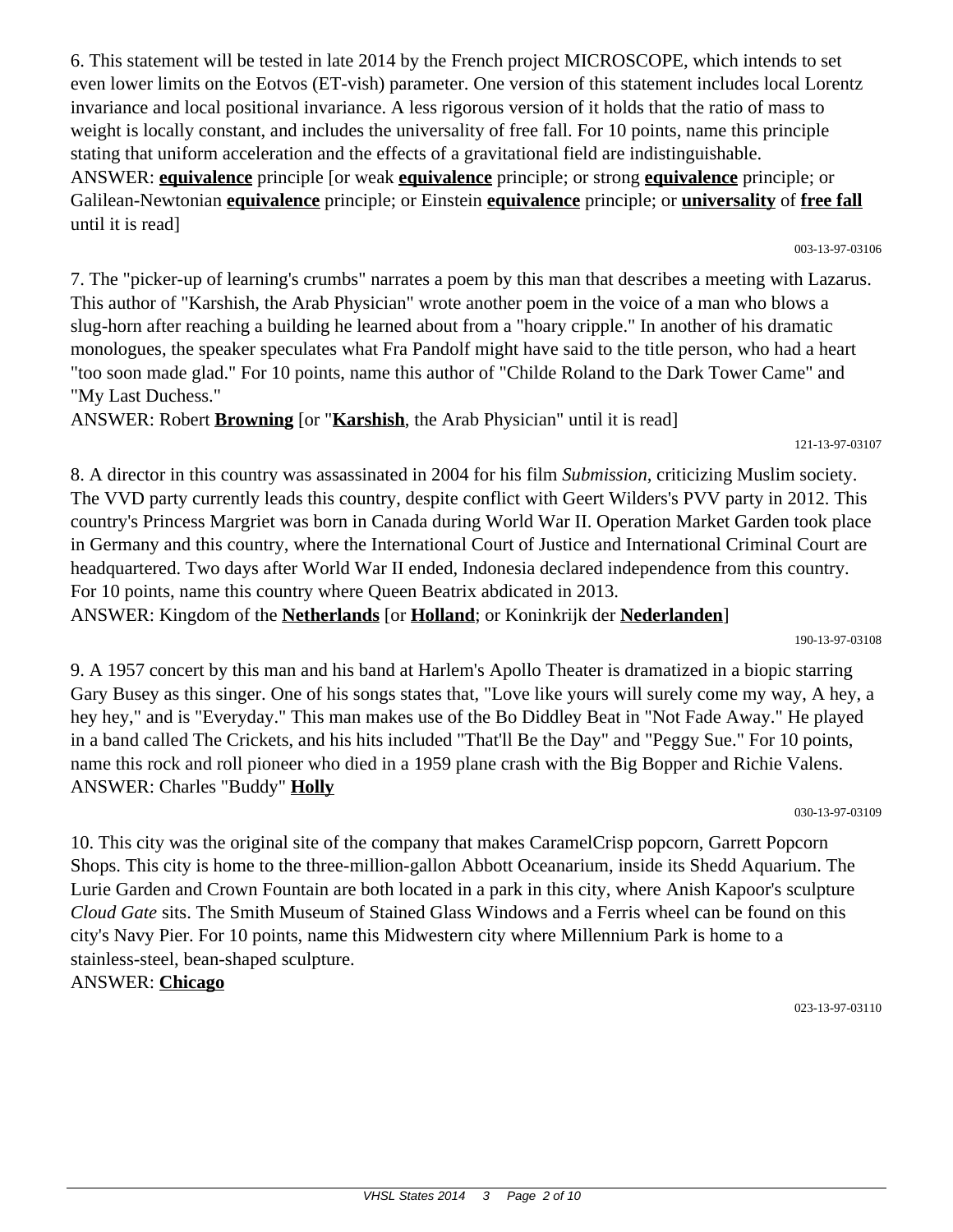11. A theorem regarding these objects deals with the presence of singularities in tangent vector fields defined on their surfaces. The volume of an n-dimensional version of these objects is inversely proportional to the gamma function of one-half. Triangles in a form of geometry named for these objects can have three right angles. The coordinate system named for these objects uses the coordinates r, theta, and phi. These objects have a surface area to volume ratio of three r. For 10 points, identify these objects that are the set of points equidistant from a given point in three dimensions.

ANSWER: **sphere**s [or 2-**sphere**; or n-**sphere**; or **ball**; or **circle**s]

12. This event inspired Leo Ryan to spend a week as a substitute teacher. Former CIA director John McCone chaired a namesake commission after this event. This event, which occurred after the passage of Proposition 14, was instigated by Lee Minikus pulling over a car containing Donald and Marquette Frye. Police Chief William Parker compared its participants to "monkeys in the zoo" and called in the National Guard. The city where this event took place was later hit by the similar Rodney King Riots. For 10 points, name this 1965 riot in Los Angeles.

ANSWER: **Watts** riot [do not accept or prompt on "Los Angeles riots"]

13. One of this author's characters is mentored by a church organist named Pistorius and frequently obsesses about his friend's mother, Frau Eva. In another of this author's novels, the protagonist spends his days listening to a river, eventually becoming a ferryman, after his lover Kamala dies from a snakebite. This author wrote a novel set in Castalia about Joseph Knecht, who strives to become a Magister Ludi, or master of *The Glass Bead Game.* For 10 points, name this German author of *Demian* and *Siddhartha.* ANSWER: Hermann **Hesse**

14. Hannah Hoch painted the "Cut of a Kitchen Knife" from this art movement through a "Beer Belly Cultural Epoch." Jean Arp, also known as Hans Arp, was a member of this movement. Tristan Tzara's manifestos laid its groundwork. Another artist in this movement wrote "R. Mutt" on a urinal and titled it *Fountain,* an example of one of his readymades. According to one theory, this artistic movement got its name randomly from the French word for "hobbyhorse." For 10 points, name this anti-art movement embraced by Marcel Duchamp.

ANSWER: **Dada**ism

190-13-97-03114

15. A theory that attempts to explain this phenomenon argues the substantial gelatinosa in the dorsal horn of the spinal cord contains a "gate" that controls it. Although it is not fever, drugs that suppress this phenomenon include ketobemidone (KEY-toh-bem-EH-doan) and paracetamol (PAIR-uh-CEET-uh-mall). It is caused by contact between the medial epicondyle (EH-puh-CON-dial) of the humerus and the ulnar nerve. This sense is removed by the chemicals lidocaine and novocaine, which are both anesthetics. For 10 points, identify this feeling which may accompany burns or broken bones. ANSWER: **pain** [or **nociception**; prompt on **touch**; prompt on **suffering**]

239-13-97-03115

234-13-97-03111

048-13-97-03112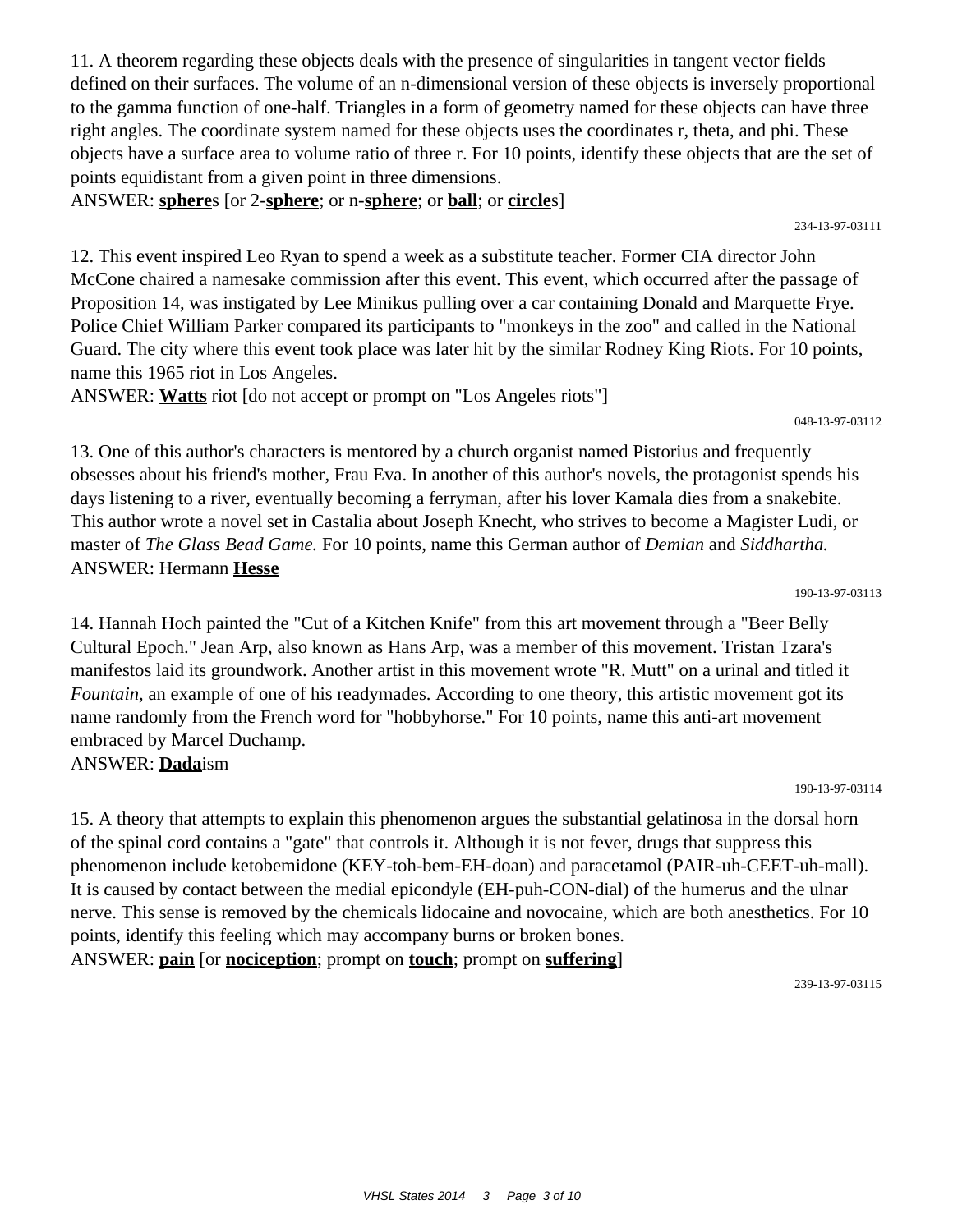

1A. What instrument was played by Mstislav (MIS-tee-slav) Rostropovich and is still played by Yo-Yo Ma?

ANSWER: **cello**

1B. What animal phylum is comprised of flatworms?

# ANSWER: **Platyhelminthes**

2A. What term is used to describe the relative liquidity and mobility of the constituents of the lipid bilayer of the plasma membrane?

## ANSWER: **fluid mosaic**

2B. What NBA team made the 2013 Eastern Conference Finals through strong performances from Paul George and Roy Hibbert?

ANSWER: Indiana **Pacers** [or **Indiana** Pacers]

3A. This is a 20-second calculation question. Give all the values of x between zero and pi, inclusive, where the tangent of quantity x over pi radians is undefined.

ANSWER: **1/2, 3/2, and 5/2** [do not accept or prompt on fewer or more answers]

3B. This is a 20-second calculation question. If the cosine of A is 2/7, what is the cosine of 2A? ANSWER: **-41/49**

4A. What Italian demonstrated his mastery of tenebrism (TEN-uh-briz-um) with the paintings *The Calling of St. Matthew* and *The Conversion of St. Paul?*

ANSWER: **Caravaggio** [or Michelangelo **Merisi** o Amerighi da Caravaggio]

4B. What 2013 Disney film concerns the princess Elsa, who uses her powers to animate a snowman and create an eternal winter?

ANSWER: *Frozen*

5A. What kind of bond formed between metals and nonmetals involves the complete transfer of one or more electrons from one atom to another?

ANSWER: **ionic**

5B. What highest mountain in Canada is located in the Yukon Territory's St. Elias Range? ANSWER: Mount **Logan**

6A. What frequent Supreme Court swing voter wrote the opinion that invalidated the Defense of Marriage Act in *U.S. v. Windsor?*

## ANSWER: Anthony **Kennedy**

6B. What Arab nationalist ideology names the party that controlled Iraq under Saddam Hussein and Syria since the rise of the Assad family?

## ANSWER: **Ba'ath**ism [or **Ba'ath** Party]

7A. What first-in-first-out data structure comes in a "priority" variety? ANSWER: **queue**

7B. What process that takes place at convergent tectonic plate boundaries occurs when one plate slides under another?

## ANSWER: **subduction**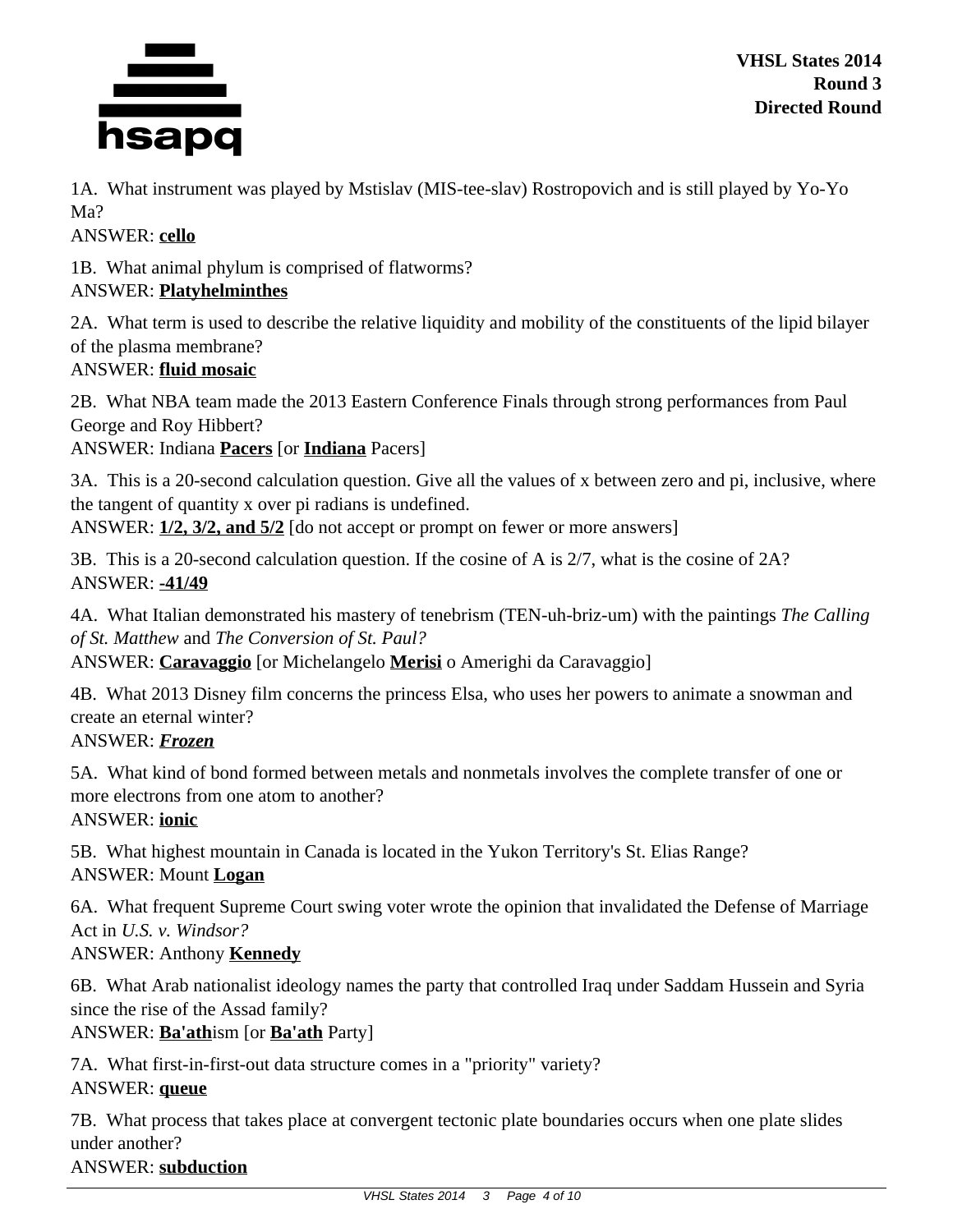8A. What Greek letter denotes electrostatic potential in physics and the golden ratio in mathematics? ANSWER: **phi** [do not accept "pi"]

8B. The sun is part of what populous branch of the Hertzsprung-Russell diagram that stretches from the bottom-right to the top-left?

# ANSWER: **main sequence**

9A. This is a 30-second calculation question. If test scores are normally distributed with mean 50 and standard deviation 10, then, to the nearest percent, what percentage of students scored 40 or better? ANSWER: **84** percent

9B. This is a 30-second calculation question. Triangle ACF is an isosceles right triangle with leg length 8 units. What is the distance between the circumcenter and the orthocenter of ACF? Express your answer in simplest radical form.

ANSWER: **4** square **root** of **2** units

10A. What type of sonnet is divided into an octave and a sestet by a volta, or turn? ANSWER: **Petrarchan** sonnet [or **Italian** sonnet]

10B. What Roman emperor created the tetrarchy (TETCH-rahr-kee) by appointing Maximian, Galerius, and Constantius co-emperors?

ANSWER: **Diocletian**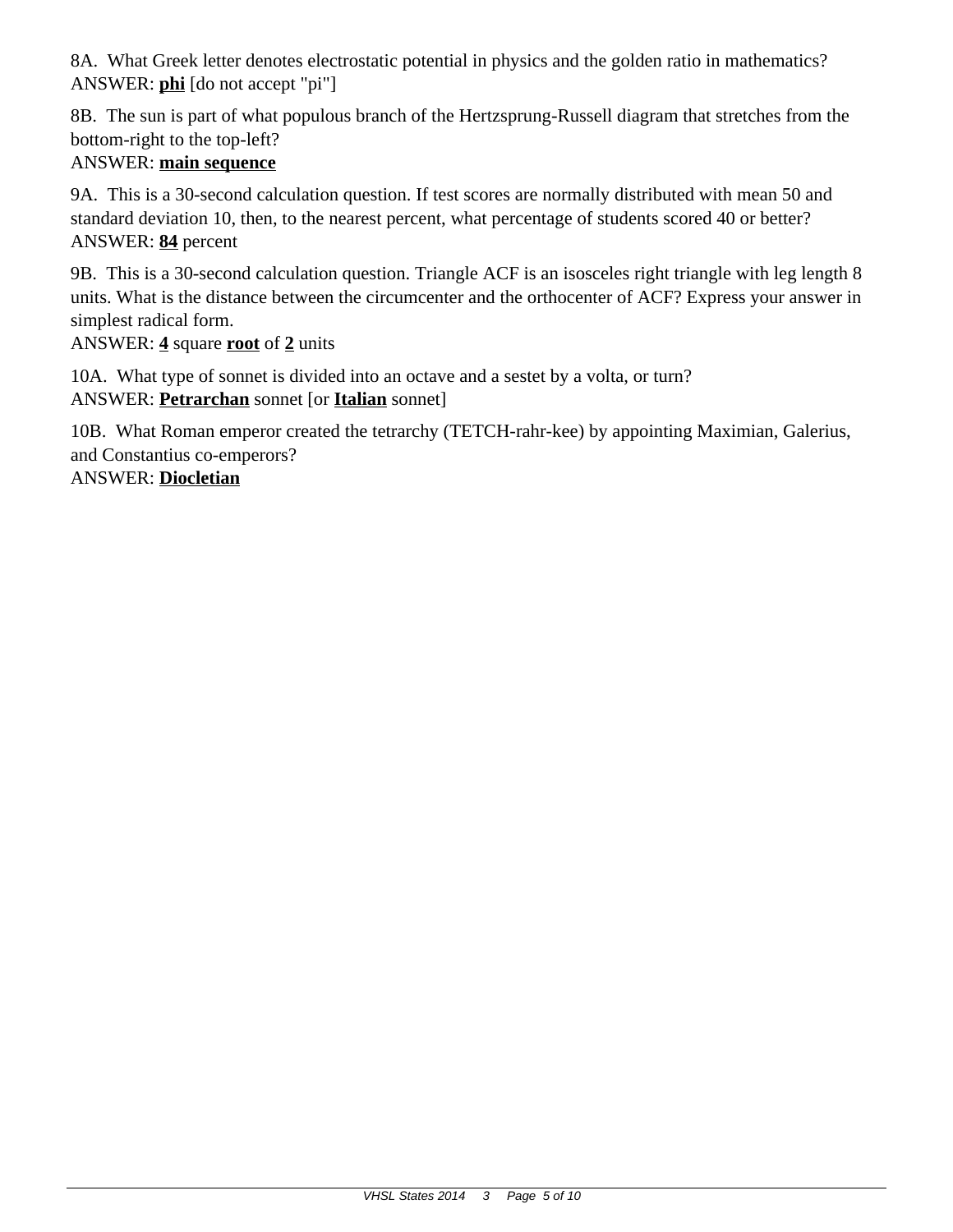

**VHSL States 2014 Round 3 Third Period, Fifteen Tossups**

1. Periodic diffraction gratings were found to alter this phenomenon by Smith and Purcell, whose research led to the development of free electron lasers. The IceTop array at the IceCube Observatory uses this phenomenon to detect neutrinos. Analogous to a sonic boom, it causes the emission of a characteristic blue glow, which is often seen in nuclear reactors. It results when a charged particle travels through a medium faster than the speed of light in the medium. For 10 points, identify this phenomenon named for a Russian physicist.

ANSWER: Vavilov-**Cherenkov radiation** [or Vavilov-**Cherenkov effect**]

079-13-97-03117

192-13-97-03118

233-13-97-03119

014-13-97-03120

2. In this novel, Arina, a member of the aristocracy, devotedly believes in superstitions, while the feminist Kukshina plays host to Sitnikov and his two friends. The former lover of Princess X, Paul, questions the upcoming liberation of the serfs, and his brother Nikolai marries Fenechka (fuh-NESH-kuh) at this novel's end. This novel's protagonists are a young student from St. Petersburg and his friend, the first literary nihilist. For 10 points, name this novel about Arkady Kirsanov and Bazarov, written by Ivan Turgenev (tur-GAIN-ev).

ANSWER: *Fathers and Sons* [or *Otcy i Deti*]

3. The skin of organisms in this phylum is embedded with small calcareous (CAL-suh-riss) ossicles. The mouth of a group of organisms in this phylum was described by Aristotle and is known as his namesake "lantern". A madreporite (MAD-rep-ore-ite) allows fluid into a structure characteristic to this phylum, which then runs through the stone canal. Connected tube feet make up this phylum's water vascular system, enabling members to move across the ocean floor. For 10 points, identify this phylum of "spiny-skinned" marine animals such as starfish and sea urchins.

ANSWER: **echinoderm**ata [or **echinoderms**]

4. One of this author's novels was adapted into a wildly successful Broadway play by Jack Kirkland. This man collaborated with photographer Margaret Bourke-White on the book *You Have Seen Their Faces.* Characters in his most famous novel include Ellie May, a girl with a cleft lip, and Grandma Lester, whom Dude runs over with his car. For 10 points, name this Southern novelist of *God's Little Acre* and *Tobacco Road.*

ANSWER: Erskine **Caldwell**

5. The influence of this group increased when Peter Porter took over the House Committee on Foreign Affairs and Langdon Cheves became the chairman of the House Ways and Means Committee. John Randolph coined this term, which denoted a group of politicians from Southern and Western states. Some elements of this faction, led by Henry Clay, agitated for an invasion of Canada. For 10 points, identify these Democratic-Republicans who convinced James Madison to enter a conflict with Britain in 1812. ANSWER: war **hawk**s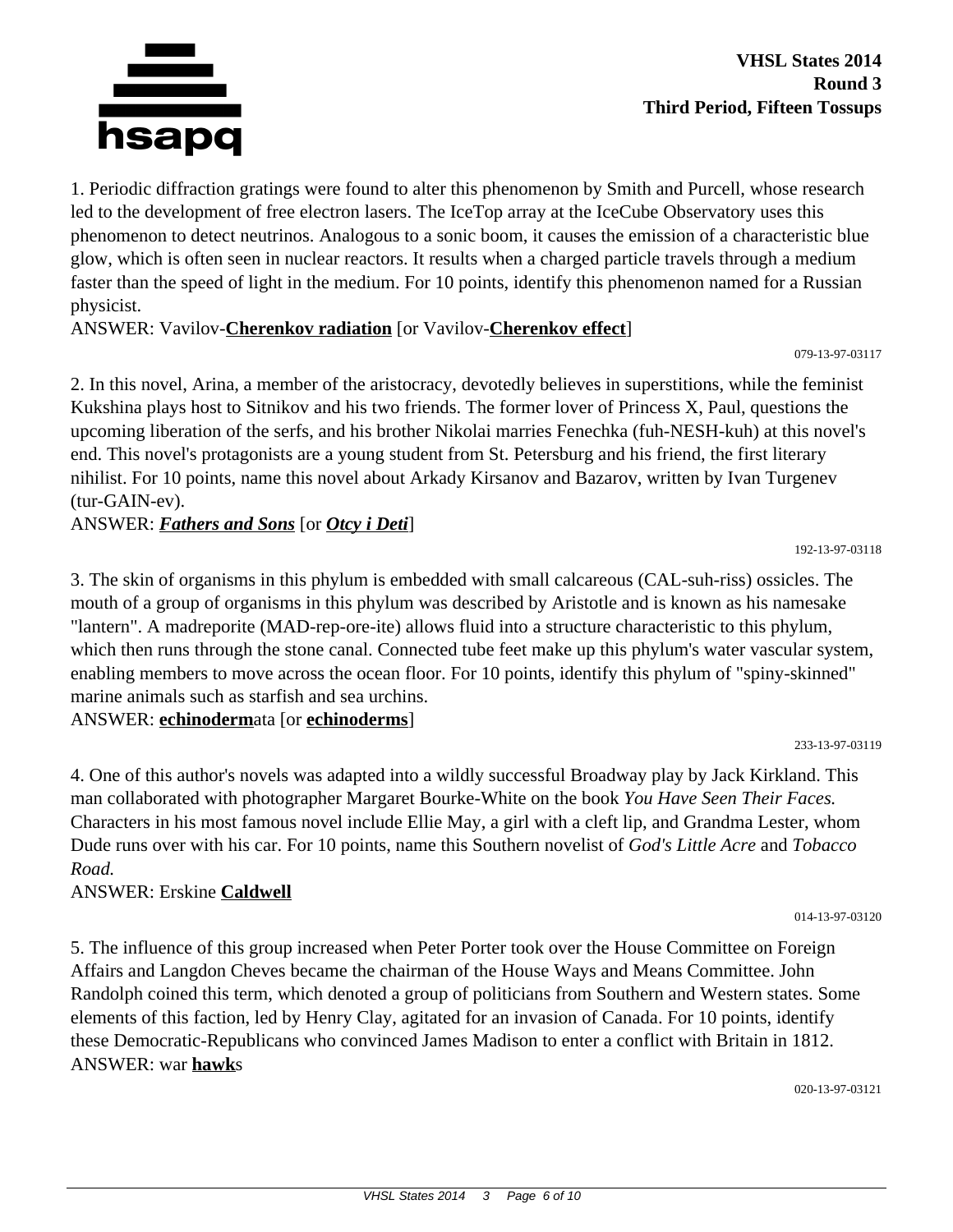6. This politician has children with the author of a book criticizing Japanese cartoons called *The Channel-Surfing Kids Are Fed-Up.* This man was romantically involved with a journalist named Valerie Trierweiler (tree-EH-vee-LOR). The magazine *Closer* claimed in January 2014 that he was having an affair with actress Julie Gayet (GUY-yay). This man, a former partner of fellow politician Segolene Royal, was nominated for the presidency after Dominique Strauss-Kahn's arrest. This Socialist Party leader defeated Nicolas Sarkozy in May 2012. For 10 points, name this president of France. ANSWER: Francois **Hollande**

7. A scene in this book depicts an Ethiopian eunuch reading the book of Isaiah in his chariot. This book describes a council held in Jerusalem where James the Just decrees that some groups may be excluded from circumcision. It recounts the descent of the Holy Spirit on Pentecost. This book is thought to have been written by the author of the Gospel of Luke. Matthias replaces Judas near the beginning of this book. For 10 points, name this fifth book of the New Testament, which describes what the apostles did after the Resurrection.

ANSWER: **Acts** of the Apostles [prompt on the **New Testament** until "Luke" is read; prompt on the **Bible** until "Luke" is read]

8. A portrait of this monarch was painted by Jean Clouet (cloo-EY). He was criticized for allying his country with the Ottoman Empire, the first European to do so. This king successfully invaded Italy by defeating Swiss pikemen at the Battle of Marignano (MAH-rin-YAH-no), but he was captured ten years later at Pavia (pah-VEE-uh). This monarch failed to strike an alliance with Henry VIII at the Field of the Cloth of Gold, but was successful in cultivating the French Renaissance. For 10 points, name this Valois (val-WAH) King of France who often fought against Holy Roman Emperor Charles V. ANSWER: **Francis I** [prompt on **Francis**]

9. In Spanish, this construction may be introduced with forms of the verbs "sostener," (sohs-ten-AIR), "explicar" (ecks-plee-KAR), or "añadir" (ahn-yah-DEER). When the tense of a Spanish sentence's main verb is in the future, verbs in this kind of construction use the conditional forms. The German "special" or "newspaper" subjunctive is used to form this construction, which uses infinitive verbs plus accusative nouns in Latin. For 10 points, identify this construction which communicates what another person said, and is accomplished in English with phrases such as "she said that he is guilty." ANSWER: **indirect** speech [or **indirect** statement]

019-13-97-03125

10. As this character dies, he says farewell to his servant Strato before telling a dead man that "I killed not thee with half so good a will." During a funeral oration, another character continually, if sarcastically, says that this person is an "honorable man." After this man's wife Portia kills herself, he sees a ghost telling him "thou shalt see me at Philippi." He is proclaimed "the noblest Roman of them all" by Mark Antony. For 10 points, name this man who conspires with Cassius to assassinate the title character in *Julius Caesar.* ANSWER: Marcus Junius **Brutus**

052-13-97-03126

#### 140-13-97-03124

#### 052-13-97-03122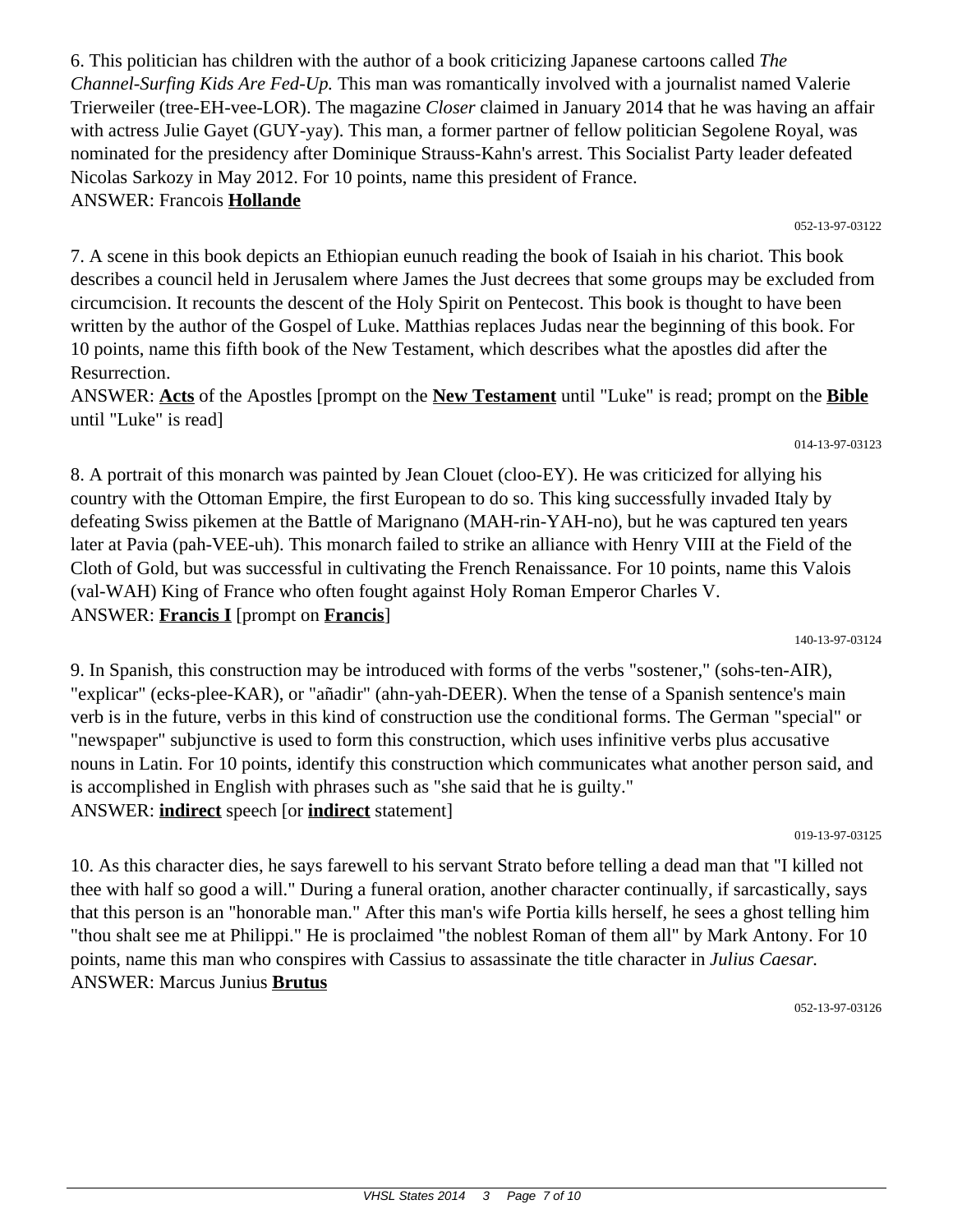11. A type of protein secondary structure denoted by this letter requires four amino acids, one of which must be a proline residue. This letter denotes the ratio of an object's speed to the speed of light. The carnitine shuttle is used to prime the breakdown of fatty acids in this type of oxidation. This letter and lactam denote the class of antibiotics including penicillin. The breakdown of a particle resulting in emission of either an electron or positron is this type of radioactive decay. For 10 points, name this Greek letter that denotes radiation intermediate in strength between alpha and gamma. ANSWER: **beta**

12. This man headed a federal commission on water quality and twice defeated Socialist Labor candidate Eric Hass. He rose to his executive position by defeating millionaire W. Averell Harriman. This man passed a series of namesake tough drug laws and once raised his middle finger at a reporter on the campaign trail. He controversially married a divorcee named "Happy" and stated "that's life" after thirty-nine people died in the Attica prison riots. For 10 points, name this governor of New York and Vice President under Gerald Ford, who was the grandson of John D. ANSWER: Nelson **Rockefeller**

13. This man posited a theory of behavior that acknowledges the influence of both social factors and the environment, reciprocal determinism. His best-known experiment focused on a similar area as his work *Adolescent Aggression.* The experiment he designed involved adult collaborators who punched the objects which name the experiment, causing the study's subjects to imitate them while yelling "sockaroo!" For 10 points, name this Canadian psychologist who performed the "bobo doll" experiment. ANSWER: Albert **Bandura**

14. A domed stadium in this city known as the "Big Egg" was, until 2004, the home field of a team called the Ham Fighters. It suffered numerous casualties in Operation Meetinghouse, which resulted in over 100,000 people's ashes being interred in Sumida Ward. In 1995, this city, which has the tallest freestanding tower in the world, had its subway system victimized by a terrorist attack perpetrated by the cult Aum Shinrikyo. The Imperial Hotel here survived the 1923 Great Kanto Earthquake. This is the largest city on the island of Honshu. For 10 points, name this capital of Japan. ANSWER: **Tokyo**

15. A character in this poem is swallowed by Vipunen (VEE-poo-nen), from whom he extorts the magic words necessary to build a boat without using his hands. The earth is created at the beginning of this poem when a bird's nest falls off the knee of Ilmatar (ILL-ma-tar), who was impregnated by the wind and becomes the mother of Vainamoinen (VINE-a-MOY-nen). Later in this poem, Ilmarinen (ILL-ma-ree-nen) forges the Sampo. For 10 points, name this national epic of Finland. ANSWER: the *Kalevala* (KAH-leh-VAH-lah)

142-13-97-03131

081-13-97-03129

048-13-97-03128

#### 052-13-97-03130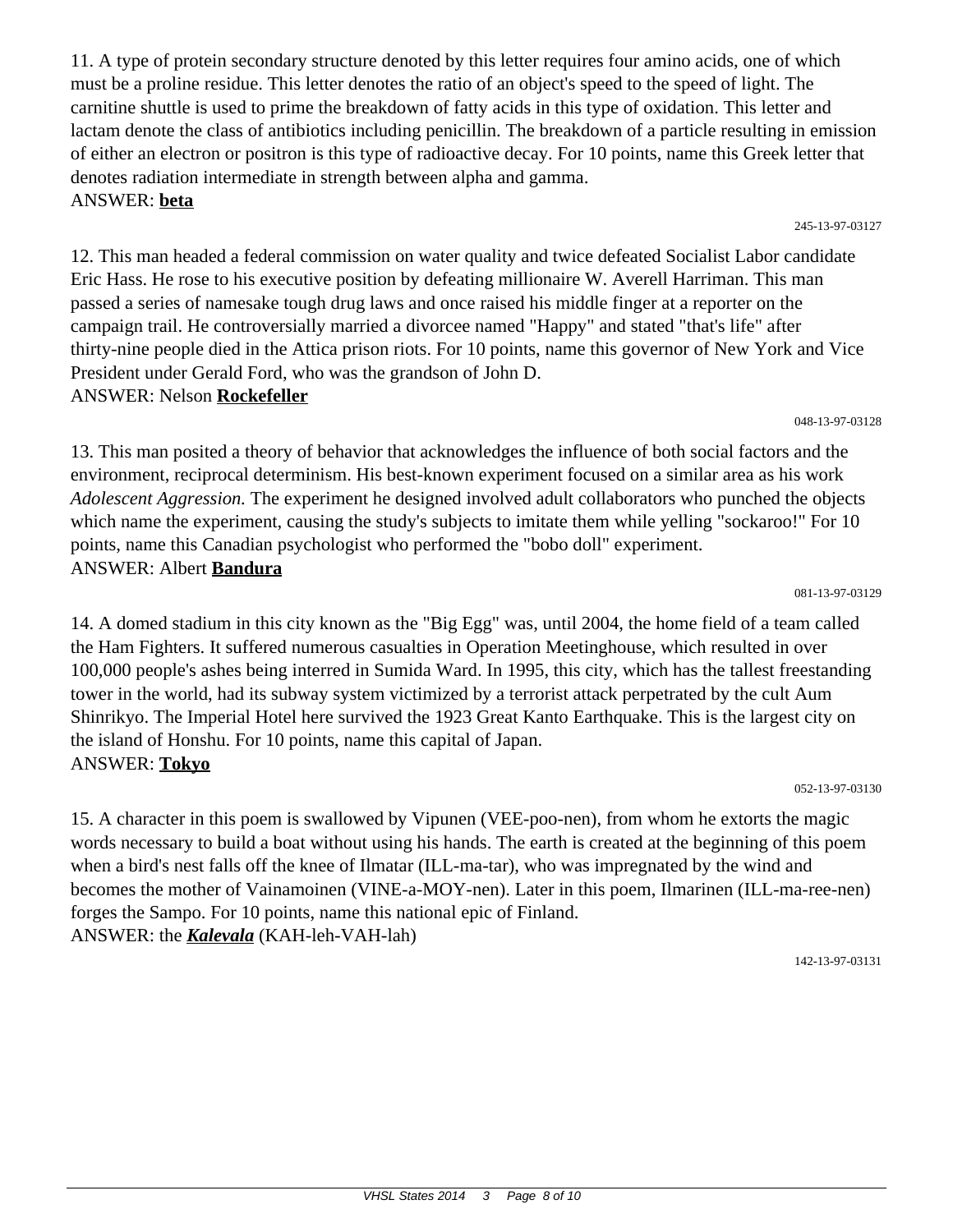

1. The MV Transpacific was responsible for transferring this substance to the Johnson Atoll as part of Operation Pacer IVY. A class-action lawsuit concerning this substance was spearheaded by Hy Mayerson and Victor Yannacone on behalf of Charles E. Hartz. This substance, which was used extensively during Operation Ranch Hand, consisted of equal parts of 2,4,5-T and 2,4-D and got its name from the stripes on the barrels containing it. For 10 points, name this dangerous herbicide that was sprayed during the Vietnam War.

#### ANSWER: **Agent Orange**

2. The tat protein in HIV patients greatly increases the rate of this process, which is also enhanced in the presence of acetyl transferases. Although not methylation, this process is initiated from CpG islands in some eukaryotes. This process does not occur from Barr bodies because they have been highly methylated. The product of this process is capped with methyl-guanosine and gets a poly-A tail. Retroviruses can do this process in reverse. This process is initiated at a promoter and is mostly catalyzed by RNA polymerase. For 10 points, name this process of making messenger RNAs from DNA. ANSWER: **transcription** [do not accept "translation"]

190-13-97-03133

048-13-97-03132

3. This poem was inspired by the poet's reflections on crossing a natural feature on his way to Mexico City in 1920. It alludes to Abraham Lincoln's trip to New Orleans, as well as the raising of the pyramids upon the Nile. It speaks of bathing "in the Euphrates when dawns were young" and knowing things "ancient as the world and older than the flow of human blood in human veins." For 10 points, name this Langston Hughes poem in which the speaker's "soul has grown deep" like the title bodies of water. ANSWER: "The **Negro Speaks of Rivers**"

147-13-97-03134

4. Murray Gell-Mann originally theorized the existence of this many quarks. The active ingredient of Eskalith contains the carbonate of the element with this atomic number, which is used to treat manic disorders. Phosphorus pentachloride has this many equatorial atoms. It is the bond order of the carbon carbon bond acetylene, since it is the number of carbon-carbon bonds in alkynes (al-KINEZ). The law of thermodynamics with this number says it is impossible to cool a system to absolute zero. For 10 points, give the number of hydrogen atoms in ammonia. ANSWER: **three**

239-13-97-03135

5. The protagonist of a novel by this author convinces Captain Anderson to allow James Colley to perform a religious service on Anderson's ship. In another of his novels, Christopher Martin recounts his life as he dies in the North Atlantic. This author of *Rites of Passage* and *Pincher Martin* described how a dead parachutist frightens a group of boys, who mistake the body for "the Beast" that haunts the island on which they have been stranded. For 10 points, name this British novelist of *Lord of the Flies.* ANSWER: William **Golding**

121-13-97-03136

This is a calculation question. If the sine of a first-quadrant angle is 3/5, what is the tangent of that angle? ANSWER: **3/4**